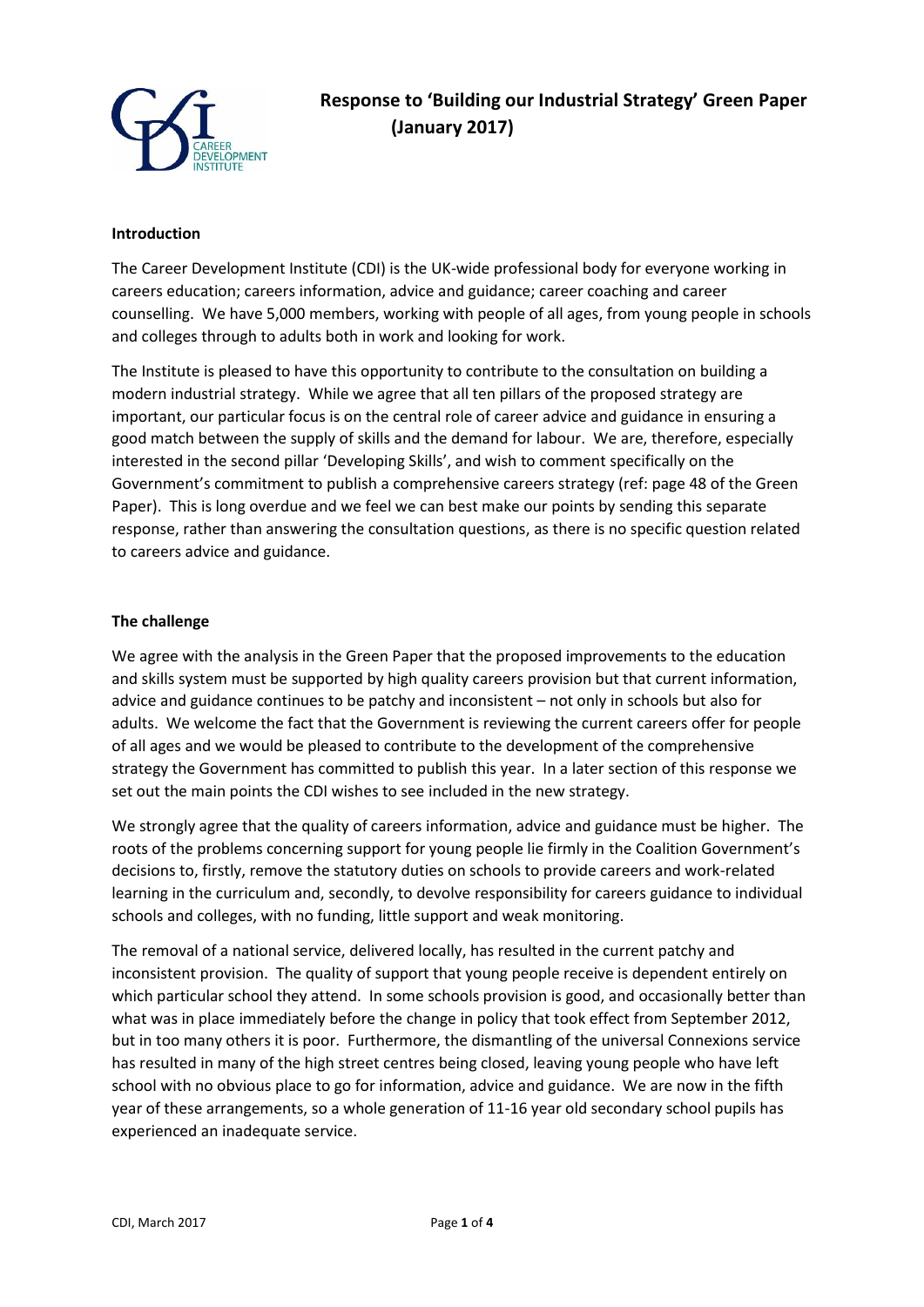As the Green Paper rightly highlights, we need not only to get careers guidance right for young people setting out from school or college but also to continue to provide high quality support throughout adult and working life. We welcome the importance the Green Paper places on lifelong learning. For such up-skilling and re-skilling to work effectively, and for people to find the right employment opportunities in an ever-changing labour market, there needs to be lifelong access to careers guidance. The introduction of the National Careers Service in 2012 was a welcome step forward in the provision of careers support for adults but the current funding arrangements and targets are not fit for purpose. We need a service that is available to all adults, not just certain priority groups.

The current, separate arrangements for careers guidance for young people and for adults serve some people well but they do not constitute a careers provision that works for everyone. We, therefore, welcome the promise of a comprehensive strategy and ideally an all-age career development service.

# **Careers guidance in the context of an improved system of technical education**

The Green Paper sets out the Government's commitment to improving the careers offer in a chapter on developing skills. We fully support the proposed changes to technical education and the introduction of a simplified framework of qualifications, with clear routes of progression. We welcome also the proposal to develop a 'UCAS-type' information, support and application process for apprenticeships. The creation of this new suite of qualifications further underlines the need for good quality careers education and guidance to help students make informed choices about what to study.

We also suggest that when the new 'T' levels are being designed, each of the 15 routes should include a core module on career exploration and planning. This should be credit-bearing and count towards the final qualification. The module would help students to think about how they wish to use the qualification to support their progression and to develop the career management and employability skills needed to secure a job and to succeed in the workplace. The module could also be offered as a free-standing award to students following other post-16 courses such as A levels. It would be helpful too if 'lesson insert' materials, similar to those produced by Skills Development Scotland, could be developed for teachers of the technical and vocational components to use to help link students' learning in those modules to the workplace and career-related matters: the materials would complement and reinforce the career planning module.

We are particularly pleased to note the plans to introduce a new 'transition year' at 16 for students with basic skills gaps and who are not ready for more advanced study or employment. We hope that the transition year will focus on more than literacy and numeracy, and will pay equal attention to digital skills and employability skills. It will also be important to provide opportunities, in the transition year, for students to try out different vocational and technical areas, so that they can develop an achievable career plan. The transition year should build on the best of practice in prevocational education.

We have just one cautionary note and that is, not to associate improved provision of careers support only with apprenticeships and technical education. We understand completely why developing skills provides the context for discussing careers provision in a Green Paper on building an industrial strategy, but it will be important to remember that careers information, advice and guidance should be readily accessible not only to people of all ages, but also to individuals pursuing all routes through education.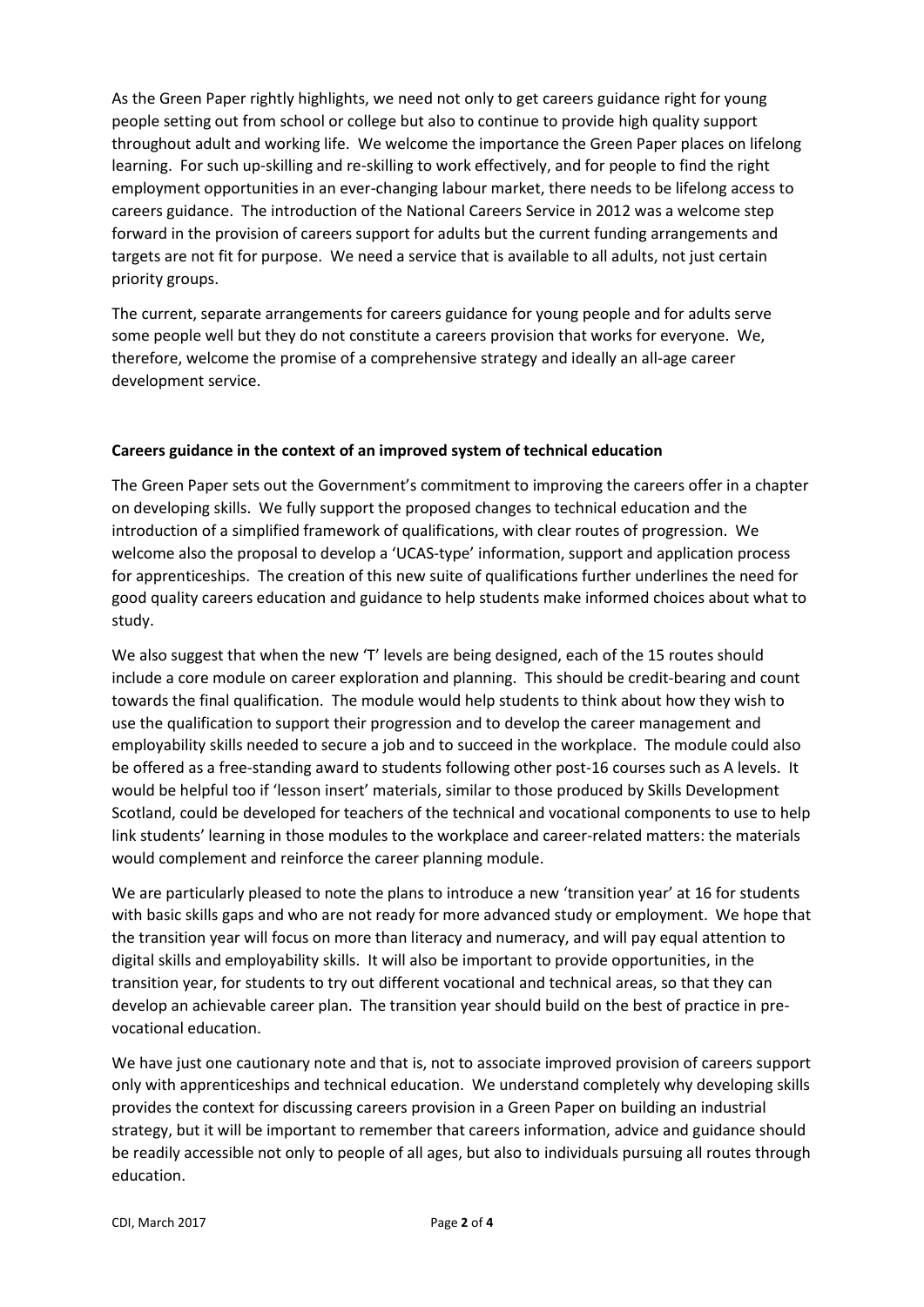## **Components of a comprehensive careers strategy**

The Government now has a single minister with responsibility for careers for both young people and adults. There is, therefore, a real opportunity to put in place a genuinely all-age provision, accessible to everyone.

- The introduction of the National Careers Service in 2012 was a missed opportunity to introduce in England the vision of an all-age careers service set out initially by the Minister at the time (November 2010), John Hayes. The National Careers Service does not provide faceto-face careers guidance for young people and neither is the full range of its services available to all adults. The current National Careers Service should be replaced by an all-age career development service that offers support to young people in schools and colleges, to young people who have left education, and to adults both in work and looking for work.
- The reconstituted national service that we propose should set out a clear framework of careers support that must be made available to everyone, but which is implemented at a local level and monitored regularly. This will require leadership from Government, involving both a funded implementation plan and appropriate accountability measures.
- To ensure the quality of careers guidance provided by the new service, all careers advisers employed by the service should be professionally-qualified in careers guidance to at least Level 6.
- To ensure access to support the service should be located in places that can easily be reached by clients both young and older, and it needs to be adequately funded.
- Schools and colleges should be able to use the new service but should also continue to be free to make their own arrangements.
- It will, however, be important to put in place robust quality assurance mechanisms to ensure that all young people receive high quality support. The CDI is a member of the consortium that oversees the *Quality in Careers Standard*, and we propose that all schools should be required to achieve this quality mark.
- Further, it should be recognised that for a school-based model to work effectively, schools should be helped to put in place appropriate management arrangements. This means appointing careers leaders, with access to relevant professional development to take on the role.
- Finally, the statutory duties to include careers and employability education in the school curriculum should be reinstated and extended from age 11 to age 18.
- To incentivise schools to put in place these necessary arrangements, development funding should be made available, conditional upon achieving the *Quality in Careers Standard*.

As stated at the beginning of this response, the CDI would be pleased to work with the Department for Education (DfE) to help develop and implement the strategy.